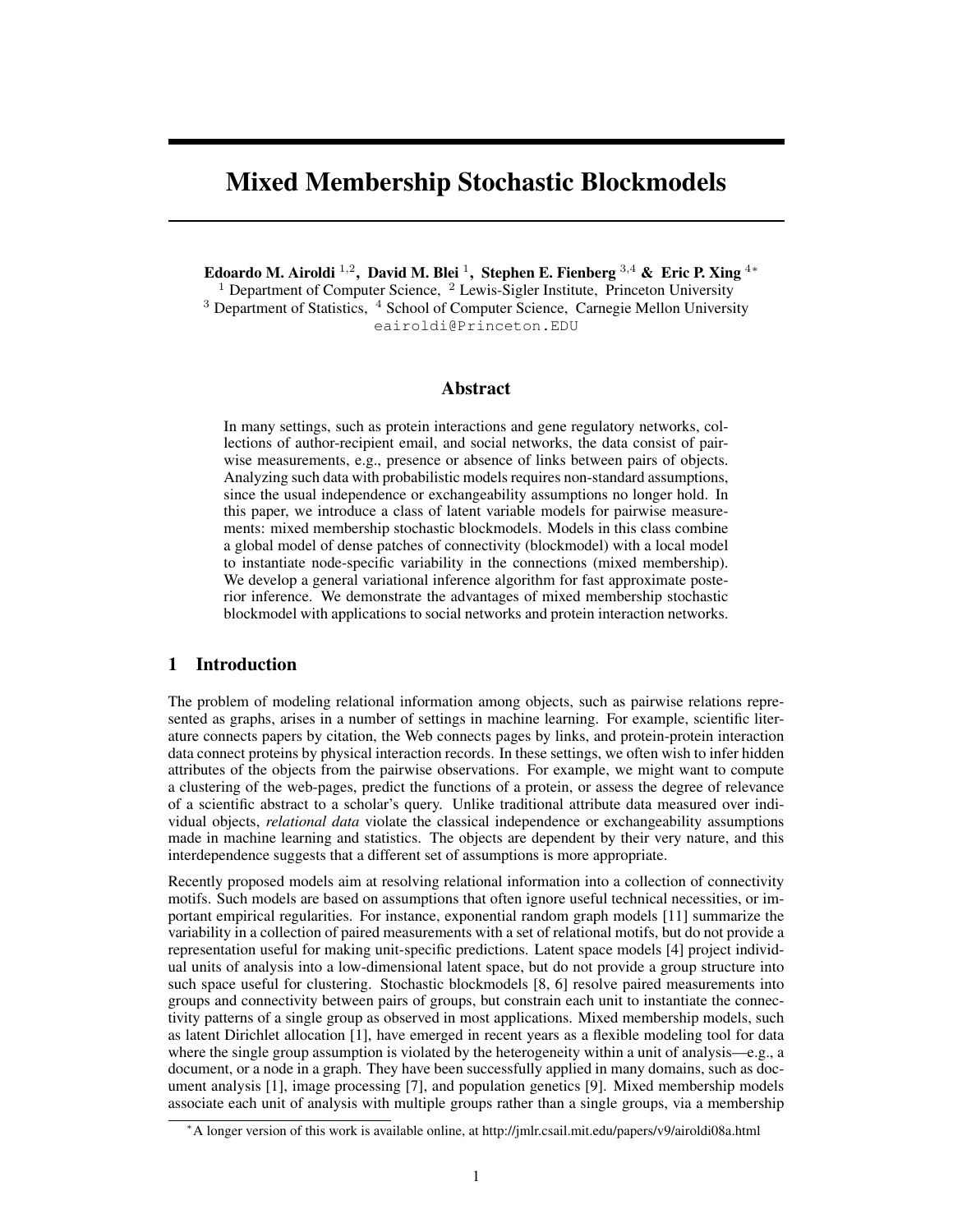probability-like vector. The concurrent membership of a data in different groups can capture its different aspects, such as different underlying topics for words constituting each document. The mixed membership formalism is a particularly natural idea for relational data, where the objects can bear multiple latent roles or cluster-memberships that influence their relationships to others. Existing mixed membership models, however, are not appropriate for relational data because they assume that the data are conditionally independent given their latent membership vectors. Conditional independence assumptions that technically instantiate mixed membership in recent work, however, are inappropriate for the relational data settings. In such settings, an objects is described by its relationships to others. Thus assuming that the ensemble of mixed membership vectors help govern the relationships of each object would be more appropriate.

Here we develop mixed membership models for relational data and we describe a fast variational inference algorithm for inference and estimation. Our model captures the multiple roles that objects exhibit in interaction with others, and the relationships between those roles in determining the observed interaction matrix. We apply our model to protein interaction and social networks.

## 2 The Basic Mixed Membership Blockmodel

Observations consist of pairwise measurements, represented as a graph  $G = (\mathcal{N}, Y)$ , where  $Y(p, q)$ denotes the measurement taken on the pair of nodes  $(p, q)$ . In this section we consider observations consisting of a single binary matrix, where  $Y(p, q) \in \{0, 1\}$ , i.e., the data can be represented with a directed graph. The model generalizes to two important settings, however, as we discuss below—a collection of matrices and/or other types of measurements. We summarize a collection of pairwise measurements with a mapping from nodes to sets of nodes, called *blocks*, and pairwise relations among the blocks themselves. Intuitively, the inference process aims at identifying nodes that are similar to one another in terms of their connectivity to blocks of nodes. Similar nodes are mapped to the same block. Individual nodes are allowed to instantiate connectivity patterns of multiple blocks. Thus, the goal of the analysis with a Mixed Membership Blockmodel (MMB) is to identify (i) the *mixed membership* mapping of nodes, i.e., the units of analysis, to a fixed number of blocks, K, and (ii) the pairwise relations among the blocks. Pairwise measurements among N nodes are then generated according to latent distributions of block-membership for each node and a matrix of block-to-block interaction strength. Latent per-node distributions are specified by simplicial vectors. Each node is associated with a randomly drawn vector, say  $\vec{\pi}_i$  for node i, where  $\pi_{i,g}$  denotes the probability of node  $i$  belonging to group  $g$ . In this fractional sense, each node can belong to multiple groups with different degrees of membership. The probabilities of interactions between different groups are defined by a matrix of Bernoulli rates  $B_{(K\times K)}$ , where  $B(g, h)$  represents the probability of having a connection from a node in group g to a node in group h. The indicator vector  $\vec{z}_{p\rightarrow q}$ denotes the specific block membership of node p when it connects to node q, while  $\vec{z}_{p\leftarrow q}$  denotes the specific block membership of node  $q$  when it is connected from node  $p$ . The complete generative process for a graph  $G = (\mathcal{N}, Y)$  is as follows:

- For each node  $p \in \mathcal{N}$ :
	- Draw a K dimensional mixed membership vector  $\vec{\pi}_p \sim$  Dirichlet  $(\vec{\alpha})$ .
- For each pair of nodes  $(p, q) \in \mathcal{N} \times \mathcal{N}$ :
	- Draw membership indicator for the initiator,  $\vec{z}_{p\to q} \sim$  Multinomial  $(\vec{\pi}_p)$ .
	- Draw membership indicator for the receiver,  $\vec{z}_{q \to p} \sim$  Multinomial  $(\vec{\pi}_q)$ .
	- Sample the value of their interaction,  $Y(p,q) \sim \text{Bernoulli} \left( \vec{z}_{p\rightarrow q}^{\top} B \vec{z}_{p\leftarrow q} \right)$ .

Note that the group membership of each node is *context dependent*, i.e., each node may assume different membership when interacting with different peers. Statistically, each node is an admixture of group-specific interactions. The two sets of latent group indicators are denoted by  $\{\vec{z}_{p\to q} : p, q \in$  $\mathcal{N}$ } =:  $Z_{\rightarrow}$  and  $\{\vec{z}_{p\leftarrow q} : p, q \in \mathcal{N}\}$  =:  $Z_{\leftarrow}$ . Further, the pairs of group memberships that underlie interactions, e.g.,  $(\vec{z}_{p\to q}, \vec{z}_{p\leftarrow q})$  for  $Y(p, q)$ , need not be equal; this fact is useful for characterizing asymmetric interaction networks. Equality may be enforced when modeling symmetric interactions. The joint probability of the data Y and the latent variables  $\{\vec{\pi}_{1:N}, Z_{\rightarrow}, Z_{\leftarrow}\}\$  sampled according to the MMB is:

$$
p(Y, \vec{\pi}_{1:N}, Z_{\rightarrow}, Z_{\leftarrow} | \vec{\alpha}, B) = \prod_{p,q} P(Y(p,q) | \vec{z}_{p \rightarrow q}, \vec{z}_{p \leftarrow q}, B) P(\vec{z}_{p \rightarrow q} | \vec{\pi}_p) P(\vec{z}_{p \leftarrow q} | \vec{\pi}_q) \prod_p P(\vec{\pi}_p | \vec{\alpha}).
$$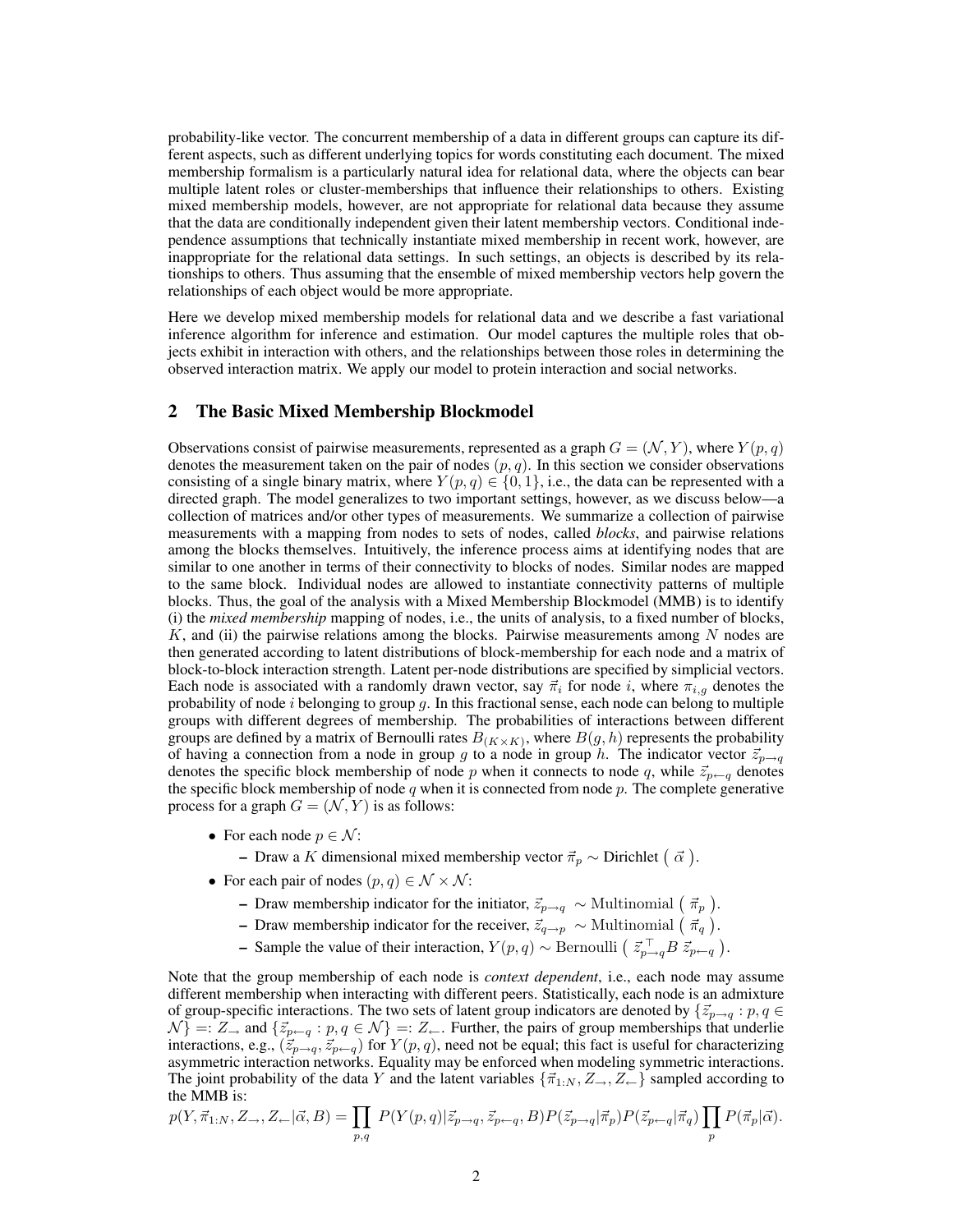

Figure 1: The graphical model of the mixed membership blockmodel (MMB). We did not draw all the arrows out of the block model B for clarity. All the pairwise measurements,  $Y(p, q)$ , depend on it.

Introducing Sparsity. Adjacency matrices encoding binary pairwise measurements often contain a large amount of zeros, or non- interactions; they are *sparse*. It is useful to distinguish two sources of non- interaction: they may be the result of the rarity of interactions in general, or they may be an indication that the pair of relevant blocks rarely interact. In applications to social sciences, for instance, nodes may represent people and blocks may represent social communities. In this setting, it is reasonable to expect that a large portion of the non- interactions is due to limited opportunities of contact between people in a large population, or by design of the questionnaire, rather than due to deliberate choices, the structure of which the blockmodel is trying to estimate. It is useful to account for these two sources of sparsity at the model level. A good estimate of the portion of zeros that should not be explained by the blockmodel  $B$  reduces the bias of the estimates of  $B$ 's elements.

We introduce a sparsity parameter  $\rho \in [0, 1]$  in the model above to characterize the source of noninteraction. Instead of sampling a relation  $Y(p,q)$  directly the Bernoulli with parameter specified as above, we down-weight the probability of successful interaction to  $(1 - \rho) \cdot \vec{z}_{p-q}^{\top} B \vec{z}_{p-q}$ . This is the result of assuming that the probability of a non-interaction comes from a mixture,  $1 - \sigma_{pq} =$  $(1 - \rho) \cdot \vec{z}_{p+q}^{\top} (1 - B) \vec{z}_{p+q} + \rho$ , where the weight  $\rho$  capture the portion zeros that should not be explained by the blockmodel B. A large value of  $\rho$  will cause the interactions in the matrix to be weighted more than non-interactions, in determining plausible values for  $\{\vec{\alpha}, B, \vec{\pi}_{1:N}\}.$ 

Recall that  $\{\vec{\alpha}, B\}$  are constant quantities to be estimated, while  $\{\vec{\pi}_{1:N}, Z \rightarrow, Z \leftarrow\}$  are unknown variable quantities whose posterior distribution needs to be determined. Below, we detail the variational expectation- maximization (EM) procedure to carry out approximate estimation and inference.

#### 2.1 Variational E-Step

During the E-step, we update the posterior distribution over the unknown variable quantities  $\{\vec{\pi}_{1:N}, Z_{\rightarrow}, Z_{\leftarrow}\}.$  The normalizing constant of the posterior is the marginal probability of the data, which requires an intractable integral over the simplicial vectors  $\vec{\pi}_p$ ,

$$
p(Y \mid \vec{\alpha}, B) = \int_{\vec{\pi}_{1:N}} \sum_{z_{p-q}, z_{p\to q}} p(Y, \vec{\pi}_{1:N}, Z_{\to}, Z_{\leftarrow} | \vec{\alpha}, B). \tag{1}
$$

We appeal to mean-field variational methods [5] to approximate the posterior of interest. The main idea behind variational methods is to posit a simple distribution of the latent variables with free parameters, which are fit to make the approximation close in Kullback- Leibler divergence to the true posterior of interest. The log of the marginal probability in Equation 1 can be bound as follows,

$$
\log p(Y \mid \alpha, B) \ge \mathbb{E}_q \left[ \log p(Y, \vec{\pi}_{1:N}, Z_{\rightarrow}, Z_{\leftarrow} | \alpha, B) \right] - \mathbb{E}_q \left[ \log q(\vec{\pi}_{1:N}, Z_{\rightarrow}, Z_{\leftarrow}) \right], \quad (2)
$$

by introducing a distribution of the latent variables  $q$  that depends on a set of free parameters. We specify q as the mean-field fully-factorized family,  $q(\vec{\pi}_{1:N}, Z_{\rightarrow}, Z_{\leftarrow} | \vec{\gamma}_{1:N}, \Phi_{\rightarrow}, \Phi_{\leftarrow})$ , where  $\{\vec{\gamma}_1, N, \Phi_-, \Phi_+\}$  is the set of free *variational parameters* that must be set to tighten the bound. We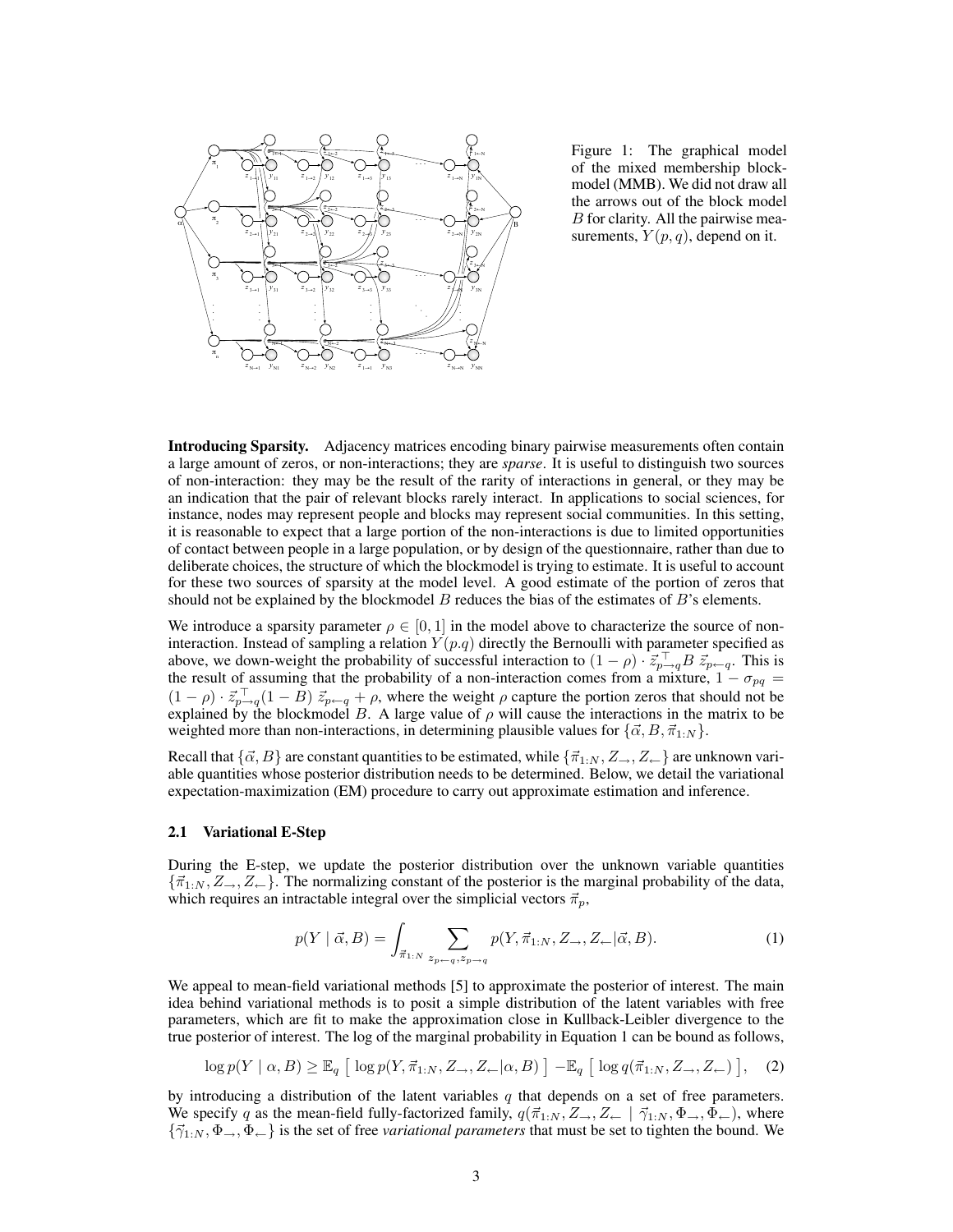tighten the bound with respect to the variational parameters, to minimize the KL divergence between  $q$  and the true posterior. The update for the variational multinomial parameters is

$$
\hat{\phi}_{p \to q,g} \propto e^{\mathbb{E}_q \left[ \log \pi_{p,g} \right]} \cdot \prod_h \left( B(g,h)^{Y(p,q)} \cdot \left( 1 - B(g,h) \right)^{1-Y(p,q)} \right)^{\phi_{p \gets q,h}} \tag{3}
$$

$$
\hat{\phi}_{p \leftarrow q, h} \propto e^{\mathbb{E}_q \left[ \log \pi_{q, h} \right]} \cdot \prod_g \left( B(g, h)^{Y(p, q)} \cdot \left( 1 - B(g, h) \right)^{1 - Y(p, q)} \right)^{\phi_{p \rightarrow q, g}}, \quad (4)
$$

for  $g, h = 1, \ldots, K$ . The update for the variational Dirichlet parameters  $\gamma_{p,k}$  is

$$
\hat{\gamma}_{p,k} = \alpha_k + \sum_{q} \phi_{p \to q,k} + \sum_{q} \phi_{p \leftarrow q,k},\tag{5}
$$

for all nodes  $p = 1, \ldots, N$  and  $k = 1, \ldots, K$ .

Nested Variational Inference. To improve convergence, we developed a *nested variational inference* scheme based on an alternative schedule of updates to the traditional ordering [5]. In a naïve iteration scheme for variational inference, one initializes the variational Dirichlet parameters  $\vec{\gamma}_{1:N}$ and the variational multinomial parameters  $(\vec{\phi}_{p\to q}, \vec{\phi}_{p\leftarrow q})$  to non-informative values, and then iterates until convergence the following two steps: (i) update  $\vec{\phi}_{p\to q}$  and  $\phi_{p\leftarrow q}$  for all edges  $(p,q)$ , and (ii) update  $\vec{\gamma}_p$  for all nodes  $p \in \mathcal{N}$ . At each variational inference cycle one needs to allocate  $NK + 2N^2K$  scalars. In our experiments, the naïve variational algorithm often failed to converge, or converged only after many iterations. We attribute this behavior to dependence between  $\vec{\gamma}_{1:N}$  and  $B$  in the model, which is not accounted for by the naïve algorithm. The nested variational inference algorithm retains portion of this dependence across iterations by following a particular path to convergence. We keep the block of free parameters  $(\vec{\phi}_{p\to q}, \vec{\phi}_{p\leftarrow q})$  at their optimal values conditionally on the other variational parameters. These parameters are involved in the updates of parameters in  $\vec{\gamma}_{1:N}$  and in B, thus effectively providing a channel to maintain some dependence among them. From a computational perspective, the nested algorithm trades time for space thus allowing us to deal with large graphs. At each variational cycle we allocate  $NK + 2K$  scalars only. The algorithm can be parallelized, and, empirically, leads to a better likelihood bound per unit of running time.

#### 2.2 M-Step

During the M-step, we maximize the lower bound in Equation 2, used as a surrogate for the likelihood, with respect to the unknown constants  $\{\vec{\alpha}, B\}$ . In other words, we compute the empirical Bayes estimates of the hyper-parameters. The M-step is equivalent to finding the MLE using expected sufficient statistics under the variational distribution. We consider the maximization step for each parameter in turn. A closed form solution for the approximate maximum likelihood estimate of  $\vec{\alpha}$  does not exist. We used linear-time Newton-Raphson, with gradient and Hessian

$$
\frac{\partial \mathcal{L}_{\vec{\alpha}}}{\partial \alpha_k} = N \left( \psi \left( \sum_k \alpha_k \right) - \psi(\alpha_k) \right) + \sum_p \left( \psi(\gamma_{p,k}) - \psi \left( \sum_k \gamma_{p,k} \right) \right), \text{ and}
$$
\n
$$
\frac{\partial \mathcal{L}_{\vec{\alpha}}}{\partial \alpha_{k_1} \alpha_{k_2}} = N \left( \mathbb{I}_{(k_1 = k_2)} \cdot \psi'(\alpha_{k_1}) - \psi' \left( \sum_k \alpha_k \right) \right),
$$

to find optimal values for  $\vec{\alpha}$ , numerically. The approximate MLE of B is

$$
\hat{B}(g,h) = \frac{\sum_{p,q} Y(p,q) \cdot \phi_{p \to qg} \phi_{p \leftarrow qh}}{\sum_{p,q} \phi_{p \to qg} \phi_{p \leftarrow qh}},\tag{6}
$$

for every pair  $(g, h) \in [1, K]^2$ . Finally, the approximate MLE of the sparsity parameter  $\rho$  is

$$
\hat{\rho} = \frac{\sum_{p,q} \left( 1 - Y(p,q) \right) \cdot \left( \sum_{g,h} \phi_{p \to qg} \phi_{p \leftarrow qh} \right)}{\sum_{p,q} \sum_{g,h} \phi_{p \to qg} \phi_{p \leftarrow qh}}.
$$
\n(7)

Alternatively, we can fix  $\rho$  prior to the analysis; the density of the interaction matrix is estimated with  $\hat{d} = \sum_{p,q} Y(p,q)/N^2$ , and the sparsity parameter is set to  $\tilde{\rho} = (1 - \hat{d})$ . This latter estimator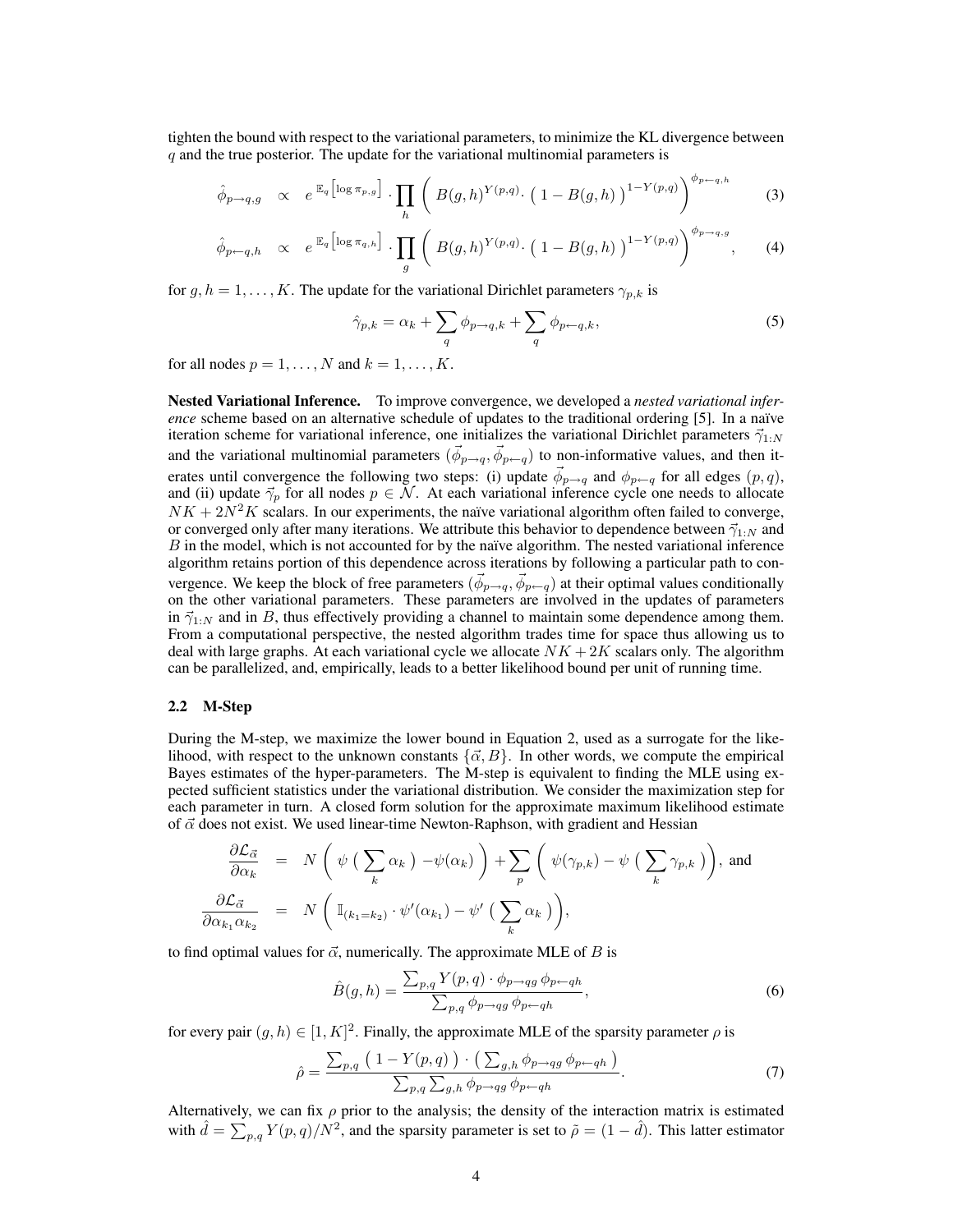attributes all the information in the non-interactions to the point mass, i.e., to latent sources other than the block model B or the mixed membership vectors  $\vec{\pi}_{1:N}$ . It can be used, however, as a quick recipe to reduce the computational burden during exploratory analyses.

Several model selection strategies exist for hierarchical models. In our setting, model selection translates into the choice of the number of blocks,  $K$ . Below, we chose  $K$  with held-out likelihood in a cross-validation experiment, on large networks, and with approximate BIC, on small networks.

#### 2.3 Summarizing and De-Noising Pairwise Measurements

It is useful to consider two data analysis perspectives the MMB can offer: (i) it summarizes the data, Y, in terms of the global blockmodel, B, and the node-specific mixed memberships,  $\Pi$ s, (ii) it de-noises the data,  $Y$ , in terms of the global blockmodel,  $B$ , and interaction-specific single memberships, Zs. In both cases the model depends on a small set of unknown constants to be estimated:  $\alpha$ , and B. The likelihood is the same in both cases, although, the reasons for including the set of latent variables  $Z_s$  differ. When summarizing data, we could integrate out the  $Z_s$  analytically; this leads to numerical optimization of a smaller set of variational parameters, Γs. We choose to keep the  $Z_s$  to simplify inference. When de-noising, the  $Z_s$  are instrumental in estimating posterior expectations of each interactions individually—a network analog to the Kalman Filter. The posterior expectations of an interaction is computed as  $\vec{\pi}_p$  ' B  $\vec{\pi}_q$ , and  $\vec{\phi}_{p\to q}$ ' B  $\vec{\phi}_{p\leftarrow q}$ , in the two cases.

# 3 Empirical Results

We evaluated the MMB on simulated data and on three collections of pairwise measurements. Results on simulated data sampled accordingly to the model show that variational EM accurately recovers the mixed membership map,  $\vec{\pi}_{1:N}$ , and the blockmodel, B. Cross-validation suggests an accurate estimate for  $K$ . Nested variational scheduling of parameter updates makes inference parallelizable and a typically reaches a better solution than the naïve scheduling.

First we consider, whom-do-like relations among 18 novices in a New England monastery. The unsupervised analysis demonstrates the type of patterns that MMB recovers from data, and allows us to contrast the summaries of the original measurements achieved through prediction and de-noising.

The data was collected by Sampson during his stay at the monastery, while novices were preparing to join the monastic order [10]. Sampson's original analysis is rooted in direct anthropological observations. He made a strong case for the existence of tight factions among the novices: the loyal opposition (whose members joined the monastery first), the young turks (who joined later on), the outcasts (who were not accepted in the two main factions), and the waverers (who did not take sides). The events that took place during Sampson's stay at the monastery supported his observations members of the young turks resigned or were expelled over religious differences (John and Gregory). Scholars in the social sciences typically regard the faction labels assigned by Sampson to the novices (and his conclusions, more in general) as ground truth to the extent of assessing the quality of results of quantitative analyses; we shall do the same here. Using the nested variational EM algorithm above, we fit an array of mixed membership blockmodels with different values of K, and collected model estimates  $\{\hat{\alpha}, B\}$  and posterior mixed membership vectors  $\vec{\pi}_{1:18}$  for the novices. We used an approximation of BIC to choose the value of K supported by the data. This criterion selects  $K = 3$ , the same number of proper groups that Sampson identified based on anthropological observations the waverers are interstitial members, rather than a group. Figure 2 shows the patterns that the mixed membership blockmodel with  $\tilde{K} = 3$  recovers from data. In particular, the top-left panel shows a graphical representation of the blockmodel  $\hat{B}$ . The block that we can identify a-posteriori with the loyal opposition is portrayed as central to the monastery, while the block identified with the outcasts shows the lowest internal coherence, in accordance with Sampson's observations. The top-right panel illustrates the posterior means of the mixed membership scores,  $\mathbb{E}[\vec{\pi}|Y]$ , for the 18 monks in the monastery. The model (softly) partitions the monks according to Sampson's classification, with Young Turks, Loyal Opposition, and Outcasts dominating each corner respectively. Notably, we can quantify the central role played by John Bosco and Gregory, who exhibit relations in all three groups, as well as the uncertain affiliations of Ramuald and Victor; Amand's uncertain affiliation, however, is not captured. The bottom panels contrast the different resolution of the original adjacency matrix of whom-do-like sociometric relations (left panel) obtained with the two analyses MMB enables.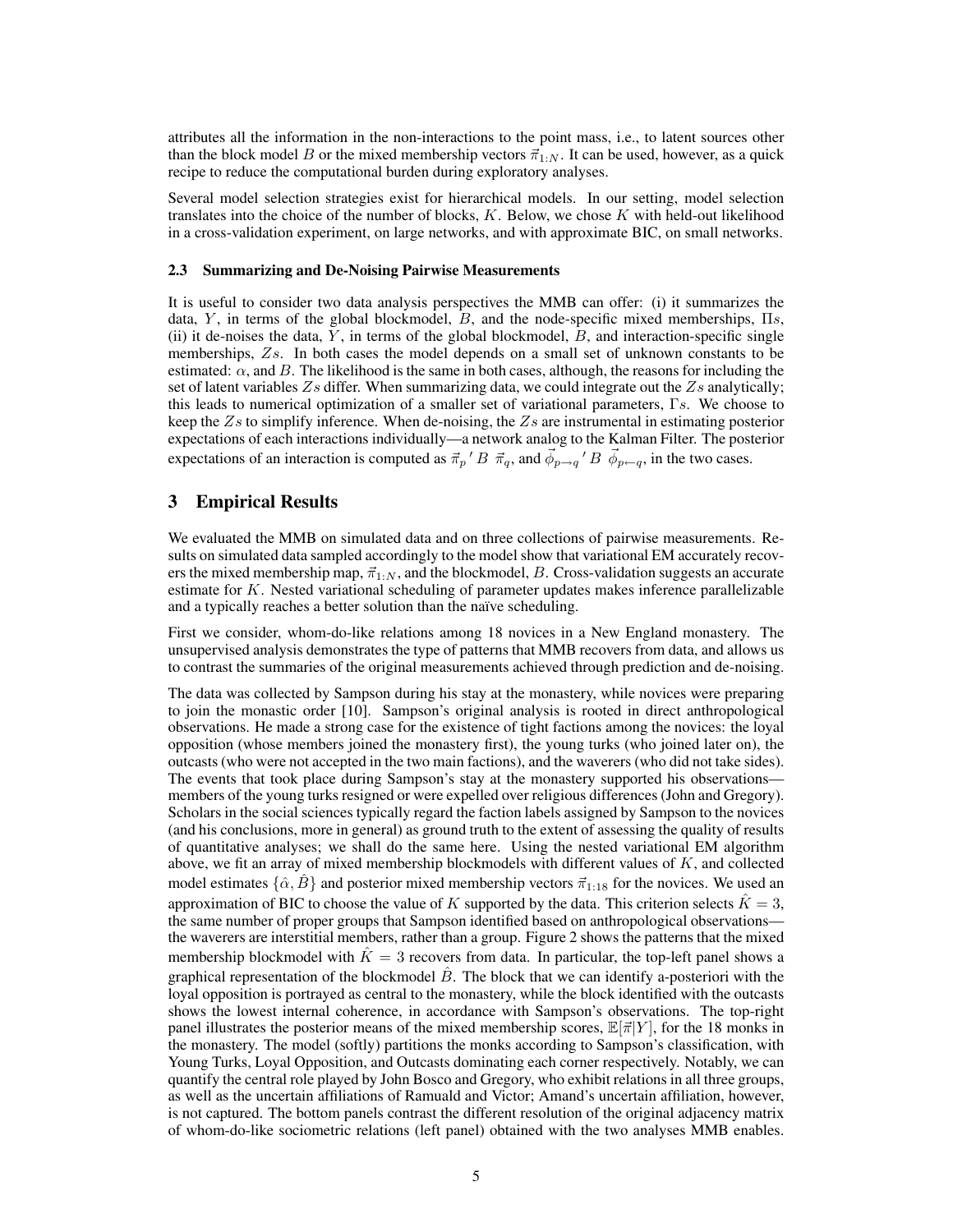

Figure 2: Top-Left: Estimated blockmodel,  $\ddot{B}$ . Top-Right: Posterior mixed membership vectors,  $\vec{\pi}_{1:18}$ , projected in the simplex. The estimates correspond to a model with  $\hat{B}$  top-left, and  $\hat{\alpha} = 0.058$ . Numbered points can be mapped to monks' names using the legend on the right. The colors identify the four factions defined by Sampson's anthropological observations. Bottom: Original adjacency matrix of whom-do-like sociometric relations (left), relations predicted using approximate MLEs for  $\vec{\pi}_{1:N}$  and B (center), and relations de-noised using the model including Zs indicators (right).

If the goal of the analysis if to find a parsimonious summary of the data, the amount of relational information that is captured by in  $\hat{\alpha}$ ,  $\hat{B}$ , and  $\mathbb{E}[\vec{\pi}|Y]$  leads to a coarse reconstruction of the original sociomatrix (central panel). If the goal of the analysis if to de-noising a collection of pairwise measurements, the amount of relational information that is revealed by  $\hat{\alpha}$ ,  $\hat{B}$  and  $\mathbb{E}[Z_{\rightarrow}, Z_{\leftarrow}|Y]$  leads to a finer reconstruction of the original sociomatrix,  $Y$ —relations in Y are re-weighted according to how much they *make sense* to the model (right panel). Substantively, the unsupervised analysis of the sociometric relations with MMB offers quantitative support to several of Sampson's observations.

Second, we consider a friendship network among a group of 69 students in grades 7–12. The analysis here directly compares clustering results obtained with MMB to published results obtained with competing models, in a setting where a fair amount of social segregation is expected [2, 3].

The data is a collection of friendship relations among 69 students in a school surveyed in the National Study of Adolescent Health. The original population in the school of interest consisted of 71 students. Two students expressed no friendship preferences and were excluded from the analysis. We used variational EM algorithm to fit an array of mixed membership blockmodels with different values of  $K$ , collected model estimates, and used an approximation to BIC to select  $K$ . This procedure identified  $\hat{K} = 6$  as the model-size that best explains the data; note that six is the number of grade- groups in the student population. The blocks are clearly interpretable a- posteriori in terms of grades, thus providing a mapping between grades and blocks. Conditionally on such a mapping, we assign students to the grade they are most associated with, according to their posterior- mean mixed membership vectors,  $\mathbb{E}[\vec{\pi}_n|Y]$ . To be fair in the comparison with competing models, we assign students with a unique grade—despite MMB allows for mixed membership. Table 1 computes the correspondence of grades to blocks by quoting the number of students in each grade- block pair, for MMB versus the mixture blockmodel (MB) in [2], and the latent space cluster model (LSCM) in [3]. The higher the sum of counts on diagonal elements is the better is the correspondence, while the higher the sum of counts off diagonal elements is the worse is the correspondence. MMB performs best by allocating 63 students to their grades, versus 57 of MB, and 37 of LSCM. Correspondence only partially partially captures goodness of fit, however, it is a good metric in the setting we consider, where a fair amount of clustering is present. The extra- flexibility MMB offers over MB and LSCM reduces bias in the prediction of the membership of students to blocks, in this problem. In other words, mixed membership does not absorb noise in this example, rather it accommodates variability in the friendship relation that is instrumental in producing better predictions.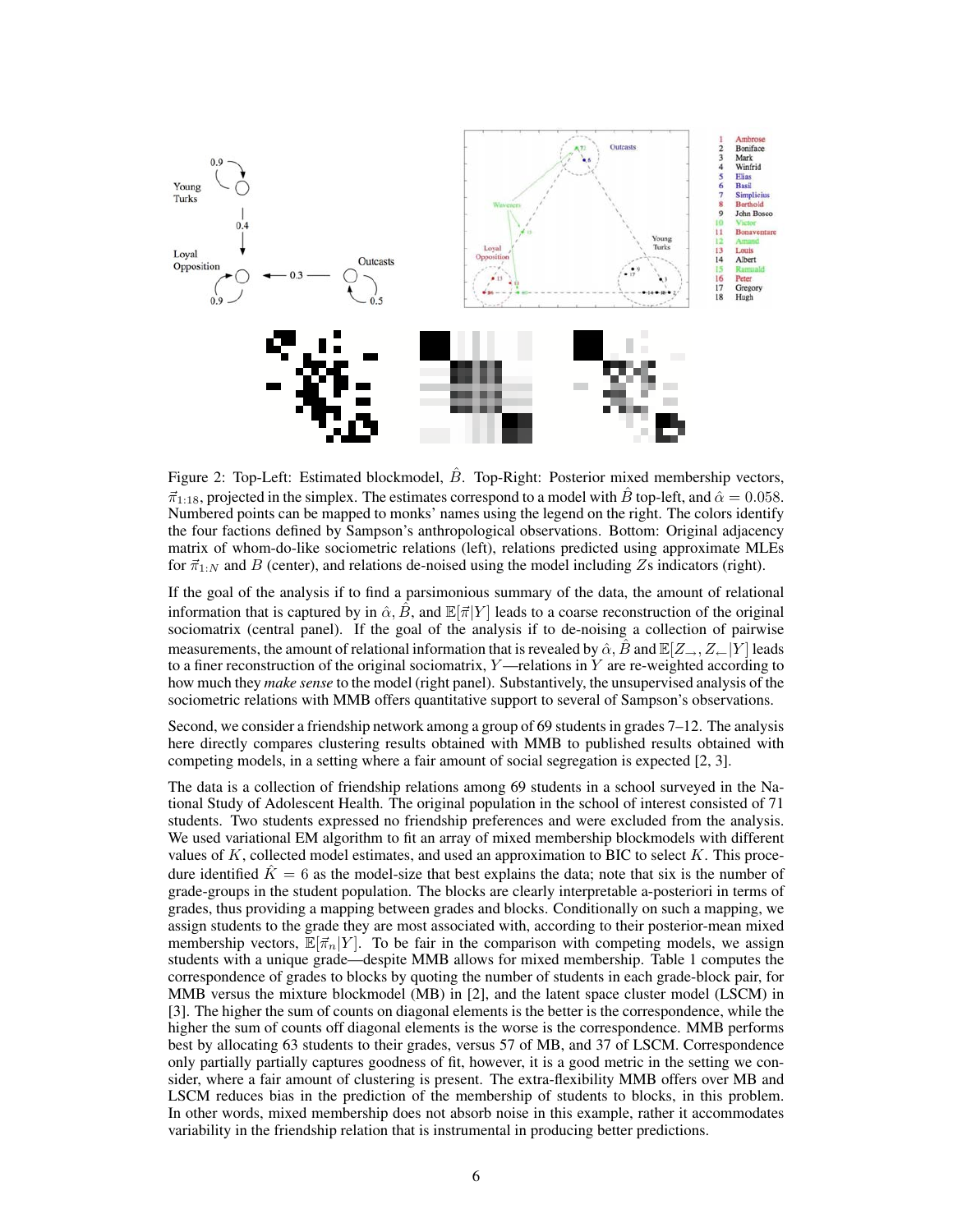|                | <b>MMB</b> Clusters |   |    |          |   |              | <b>MB</b> Clusters |                   |    |    |              |              | <b>LSCM</b> Clusters |  |   |          |          |          |
|----------------|---------------------|---|----|----------|---|--------------|--------------------|-------------------|----|----|--------------|--------------|----------------------|--|---|----------|----------|----------|
| Grade          |                     |   |    | 4        |   | <sub>0</sub> |                    | ↑                 | 3  | 4  |              | 6            |                      |  | κ | 4        |          | $\sigma$ |
| $\overline{ }$ | 3                   |   |    | $\theta$ | O | O            | 13                 |                   |    |    | O            | U            |                      |  |   | O        | $\theta$ | $\Omega$ |
| 8              |                     | Q |    | 0        |   |              | 0                  | 10                | ◠  |    |              | 0            |                      |  |   |          |          | $\theta$ |
| Q              |                     |   | 16 |          |   | 0            | 0                  | 0                 | 10 |    |              | <sub>6</sub> | $_{0}$               |  |   | O        | κ        | $\Omega$ |
| 10             |                     |   |    | 10       |   | 0            | 0                  | 0                 |    | 10 |              | U            |                      |  |   |          |          | −        |
| 11             |                     |   |    |          |   |              | 0                  |                   |    |    |              |              |                      |  |   | $\theta$ |          | 10       |
| 12             |                     |   |    |          |   | 4            | 0                  | $\mathbf{\Omega}$ |    |    | $\mathbf{U}$ | 4            |                      |  |   |          |          | 4        |

Table 1: Grade levels versus (highest) expected posterior membership for the 69 students, according to three alternative models. MMSB is the proposed mixed membership stochastic blockmodel, MSB is the mixture blockmodel in [2], and LSCM is the latent space cluster model in [3].

Third, we consider physical interactions among 871 proteins in yeast. The analysis allows us to evaluate the utility of MMB in summarizing and de-noising complex connectivity patterns quantitatively, using an independent set of functional annotations—consider two models that suggest different sets of interactions as reliable; we prefer the model that reveals *functionally relevant* interactions.

The pairwise measurements consist of a hand-curated collection of physical protein interactions made available by the Munich Institute of Protein Sequencing (MIPS). The yeast genome database provides independent functional annotations for each protein, which we use for evaluating the functional content of the protein networks estimated with the MMB from the MIPS data, as detailed below. We explored a large model space,  $K = 2 \dots 225$ , and used five-fold cross-validation to identify a blockmodel  $B$  that reduces the dimensionality of the physical interactions among proteins in the training set, while revealing robust aspects of connectivity that can be leveraged to predict physical interactions among proteins in the test set. We determined that a fairly parsimonious model,  $K = 50$ , provides a good description of the observed physical interaction network. This finding supports the hypothesis that proteins derived from the MIPS data are interpretable in terms functional biological contexts. Alternatively, the blocks might encode signal at a finer resolution, such as that of protein complexes. If that was the case, however, we would expect the optimal number of blocks to be significantly higher;  $871/5 \approx 175$ , given an average size of five proteins in a protein complex. We then evaluated the functional content of the posterior induced by MMB. The goal is to assess to what extent MMB reveals substantive information about the functionality of proteins that can be used to inform subsequent analyses. To do this, first, we fit a model on the whole data set to estimate the blockmodel,  $B_{(50\times50)}$ , and the mixed membership vectors between proteins and blocks,  $\vec{\pi}_{1:871}$ , and second, we either impute physical interactions by thresholding the posterior expectations computed using blockmodel and node-specific memberships (summarization task), or we de-noise the observed interactions using blockmodel and pair-specific memberships (de-noising task). Posterior expectations of each interaction are in [0, 1]. Thresholding such expectations at q, for instance, leads to a collection of binary physical interactions that are at reliable with probability  $p \ge q$ . We used an independent set of functional annotations from the yeast database (SGD) at www.yeastgenome.org) to decide which interactions are functionally meaningful; namely those between pairs of proteins that share at least one functional annotation. In this sense, between two models that suggest different sets of interactions as reliable, our evaluation assigns a higher score



Figure 3: Functional content of the MIPS collection of protein interactions (yellow diamond) on a precision-recall plot, compared against other published collections of interactions and microarray data, and to the posterior estimates of the MMB models—computed as described in the text.